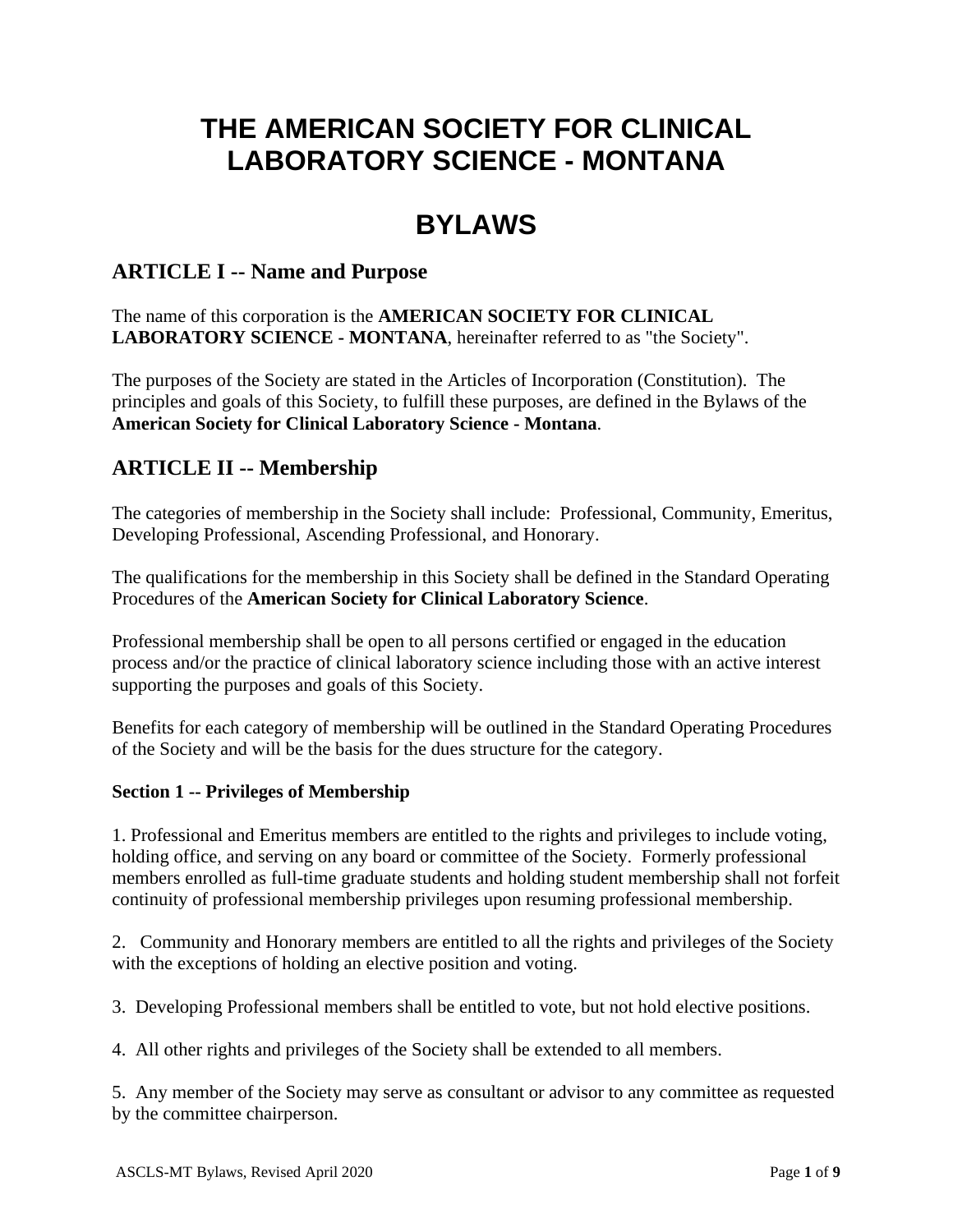#### **Section 2 -- National Affiliation**

A member shall maintain membership in this Society through membership in the **American Society for Clinical Laboratory Science**.

#### **Section 3 -- Expulsion of Members**

Expulsion proceedings shall follow those as defined in the Bylaws of the **American Society for Clinical Laboratory Science**.

#### **Section 4 -- Impeachment of Officers**

The impeachment of an elected officer of the Society shall follow the procedures defined in the Bylaws of the **American Society for Clinical Laboratory Science**.

#### **Section 5 -- Incapacitation**

An elected officer of the Society may be relieved of duties or removed from office for reasons of incapacitation (mental or physical) according to Robert's Rules of Order, Newly Revised and/or upon advice from legal counsel.

# **ARTICLE III -- Dues and Finances**

#### **Section 1 -- Dues**

1. Dues for membership in the **American Society for Clinical Laboratory Science - Montana** shall be set by the Board of Directors of the Society. These shall be paid for each class of membership, per annum, in addition to those paid to the **American Society for Clinical Laboratory Science**. Honorary members shall pay no dues to either Society. Annual dues are due and payable to the Executive Office of the **American Society for Clinical Laboratory Science** at a time specified by the Board of Directors of the **American Society for Clinical Laboratory Science**.

2. Membership with all rights, benefits, and privileges will be forfeited by any member who is in arrears in the payment of dues as determined by the Board of Directors of the **American Society for Clinical Laboratory Science**.

## **ARTICLE IV -- Officers and Their Duties**

#### **Section 1 -- Board of Directors**

The governing body of the Society shall be: President, President-Elect, Past-President, Secretary, Treasurer, and two (2) Directors-at-Large. This group shall hereinafter be referred to as the "Board of Directors".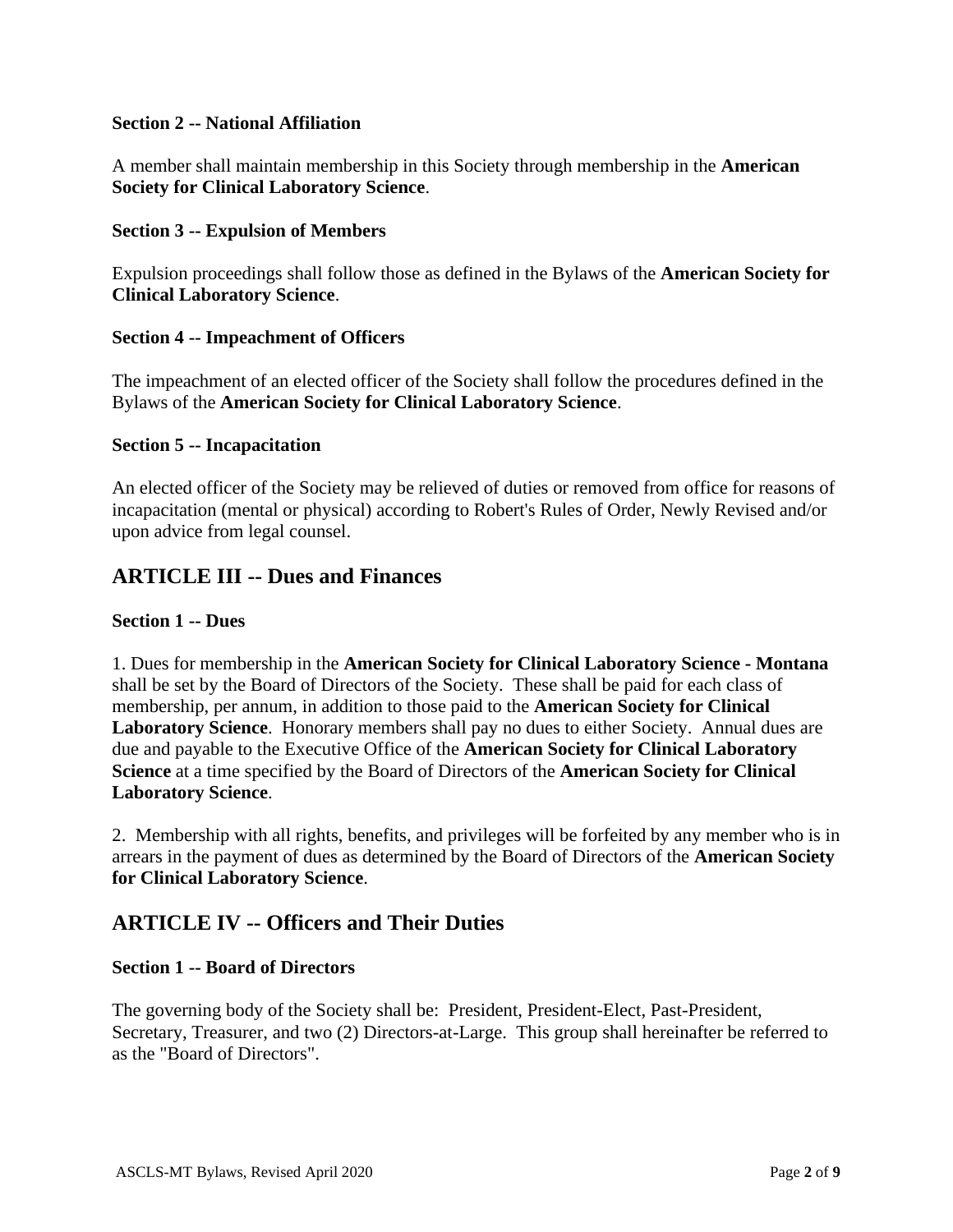### **Section 2 -- Eligibility to Hold Office**

Only the Professional and Emeritus members who are in good standing are eligible to hold office or to be on the Board of Directors. To be eligible for President-Elect, a member must have served at least one year on either the Board of Directors or as the chairperson of one of the Standing Committees prior to nomination

#### **Section 3 -- Elections**

Election of the Officers and Directors-at-Large shall be held annually. The official list of candidates for each office shall be presented at the annual meeting. Additional nominations for each position may then be made from the floor. Elections shall be conducted as specified in Article VII.

#### **Section 4 -- Terms of Office**

The term of office of each newly elected officer shall commence at the beginning of the administration year, following the meeting at which he/she was elected. The President Elect, President, and Past President shall serve a one-year term. The Secretary and Treasurer shall be elected for two (2) year terms on alternate years. Directors-at-Large shall be elected for two (2) year terms with one being elected annually.

#### **Section 5 -- Vacancies**

A vacancy occurring in any office, including the Board of Directors, except the Presidency, shall be filled by appointment by the President followed by a vote by the Board of Directors. In the event of a vacancy in the Presidency, the President-Elect shall assume the office for the unexpired term.

#### **Section 6 -- Duties of the President**

The President shall preside at all meetings of the Society and of the Board of Directors; be an exofficio member of all committees, except the Nominations Committee; send the names and addresses of those who are entitled to act as Delegates at the National Meeting as required by the Society; and perform all other duties customary to this office as defined by parliamentary authorities. The President shall be a member of the President's Council and the Regional Council in accordance with the Bylaws and the Standard Operating Procedures of the **American Society for Clinical Laboratory Science**.

#### **Section 7 -- Duties of the President-Elect**

The President-Elect shall perform all duties customary to this office and shall, in the absence of the President, act as the presiding officer. The President-Elect may also serve as Chairperson of any committee, except the Nominations Committee; appoint chairpersons for all Standing and Special Committees (with the approval of the Board of Directors); send the names and addresses of those elected and appointed, when requested, to the Executive Office of the **American Society for Clinical Laboratory Science** The President-Elect shall be a member of the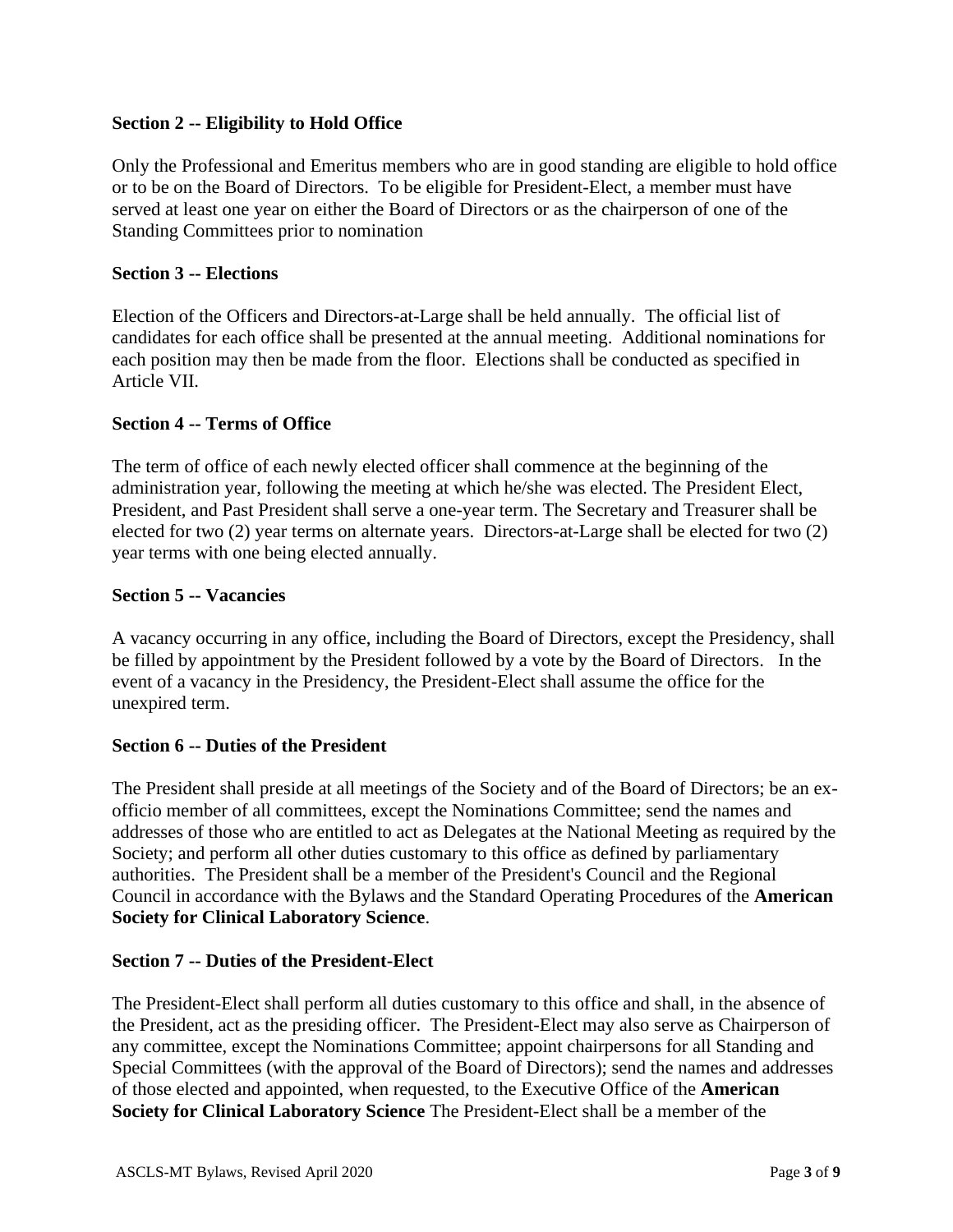President's Council and the Regional Council in accordance with the Bylaws and the Standard Operating Procedures of the **American Society for Clinical Laboratory Science.**

#### **Section 8 -- Duties of the Past-President/Leadership Development Chair**

The Past-President shall function as a member of the Board of Directors and shall serve as an advisor to the President. The Past-President will also be the Leadership Development Chair for the a one-year terms following their term as president.

#### **Section 9 -- Duties of the Secretary**

The Secretary shall keep a record of the proceedings of all meetings of the Society, and the Board of Directors; shall provide all records and letters of value to the Society, and its officers, to the File Custodian for permanent storage; notify all members of the Society of the time and place of all meetings at least thirty (30) days in advance.

#### **Section 10 -- Duties of the Treasurer**

The Treasurer shall collect, receive, and accurately record and have charge of all the funds of the Society; have account(s) audited at the end of the fiscal year; submit the auditor's report to the Society at the annual meeting; report the final condition of the Society to the officers or Board of Directors whenever requested. The Treasurer shall be authorized to write checks and transfer funds electronically on demand for legitimate expenditures incurred through the year, but must receive receipts of the payments and shall place all records of payments on file for seven (7) years. Annually, the Treasurer shall renew the Society registration with the Montana Secretary of State and shall arrange for filing of federal tax forms.

#### **Section 11 -- Duties of the Directors**

The two (2) Directors-at-Large shall function as members of the Board of Directors.

## **Section 12 -- General Duties of All Officers**

The duties of the officers shall be such as are implied by their respective titles and as specified in these Bylaws. All officers shall keep a chronological record of their work and turn it over to their successors. The annual reports of all officers of the Society shall be filed with the Secretary and shall become a permanent record of the Society.

## **ARTICLE V -- Board of Directors and Their Duties**

#### **Section 1 -- Members**

The Board of Directors shall be the President, President-Elect, Past-President, Secretary, Treasurer, and two (2) Directors-at-Large.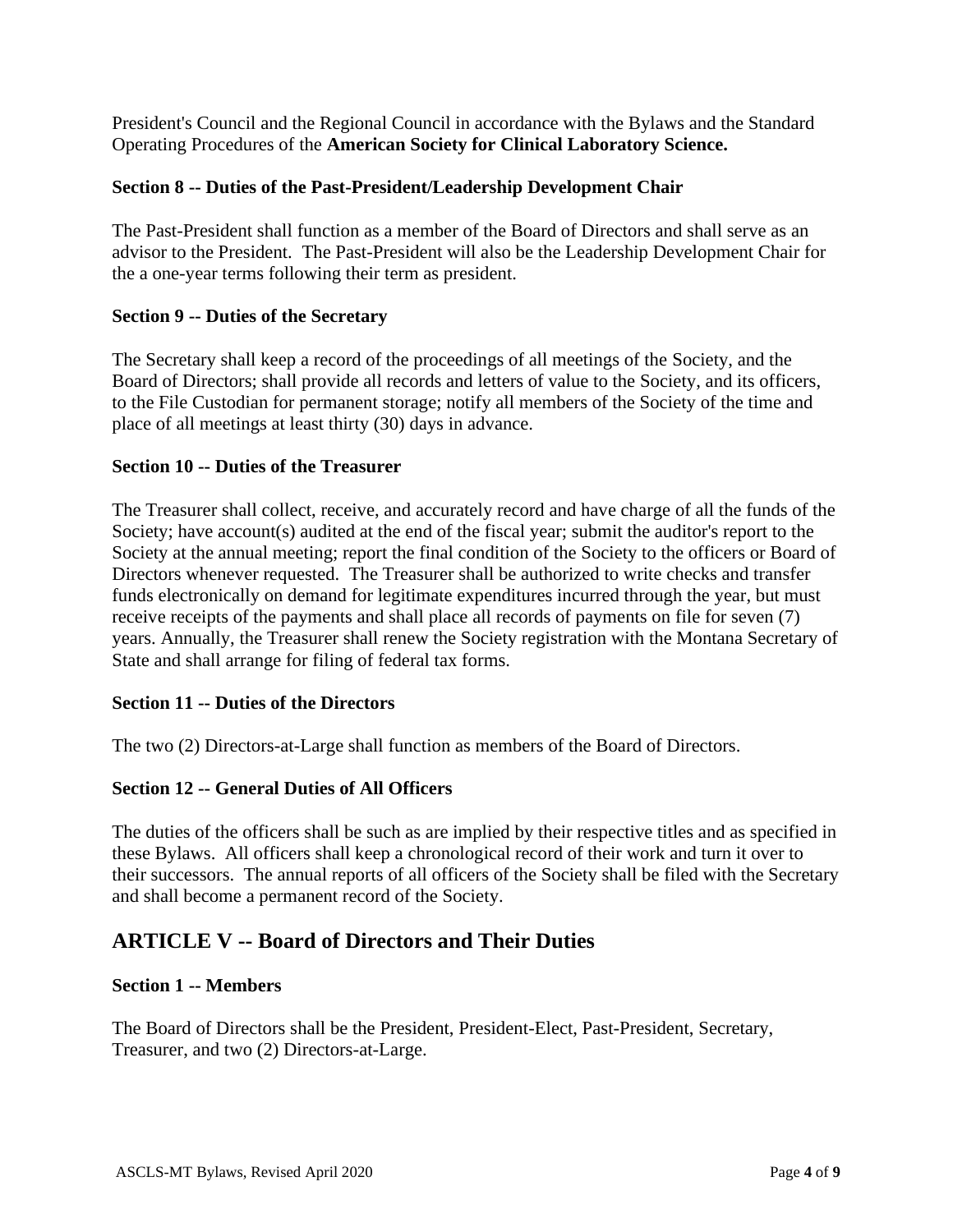#### **Section 2 -- Annual Meeting**

Preceding the annual meeting, the Board of Directors shall meet and carefully study the financial program and policies of this society. Results will be reported in the annual business meeting, changes being presented if necessary.

#### **Section 3 -- Meetings**

Following the annual meeting, this Board of Directors shall meet to make the necessary arrangements for the execution of business approved by the general membership.

#### **Section 4 -- Quorum**

A quorum of any meeting of the Board of Directors requires at least four (4) members.

Business in the interim between meetings shall be transacted by the Board of Directors. Decisions require a majority vote of the Board of Directors.

# **ARTICLE VI -- Elections**

#### **Section 1 -- Nominations**

At the Board of Directors meeting preceding the annual meeting, the Nominations Committee shall present a written report (ballot) to be reviewed for completeness by the Board of Directors, and which shall be entered into the minutes of that meeting.

Nominations may be made from the floor at the Annual Meeting of the Society. The individual who makes such a nomination must have received the approval of the Nominee prior to the Annual Meeting.

#### **Section 2 -- Election of Officers**

Elections shall be done by written or electronic ballot.

#### **Section 3 -- Vacancies**

Vacancies in elective offices shall be filled as defined in **ARTICLE IV, Section 5**.

## **ARTICLE VII -- Committees**

The following Standing Committees shall exist, with the chairpersons appointed by the President for a term of one (1) year: Membership Development, Bylaws, , P.A.C.E.<sup>®</sup> and Education, File Custodian, Government Affairs. These Chairpersons may succeed themselves.

The Nominations Committee, Finance & Audit Committee, and the Awards & Scholarships Committee shall be elected by the membership at the annual meeting for a term of two (2) years.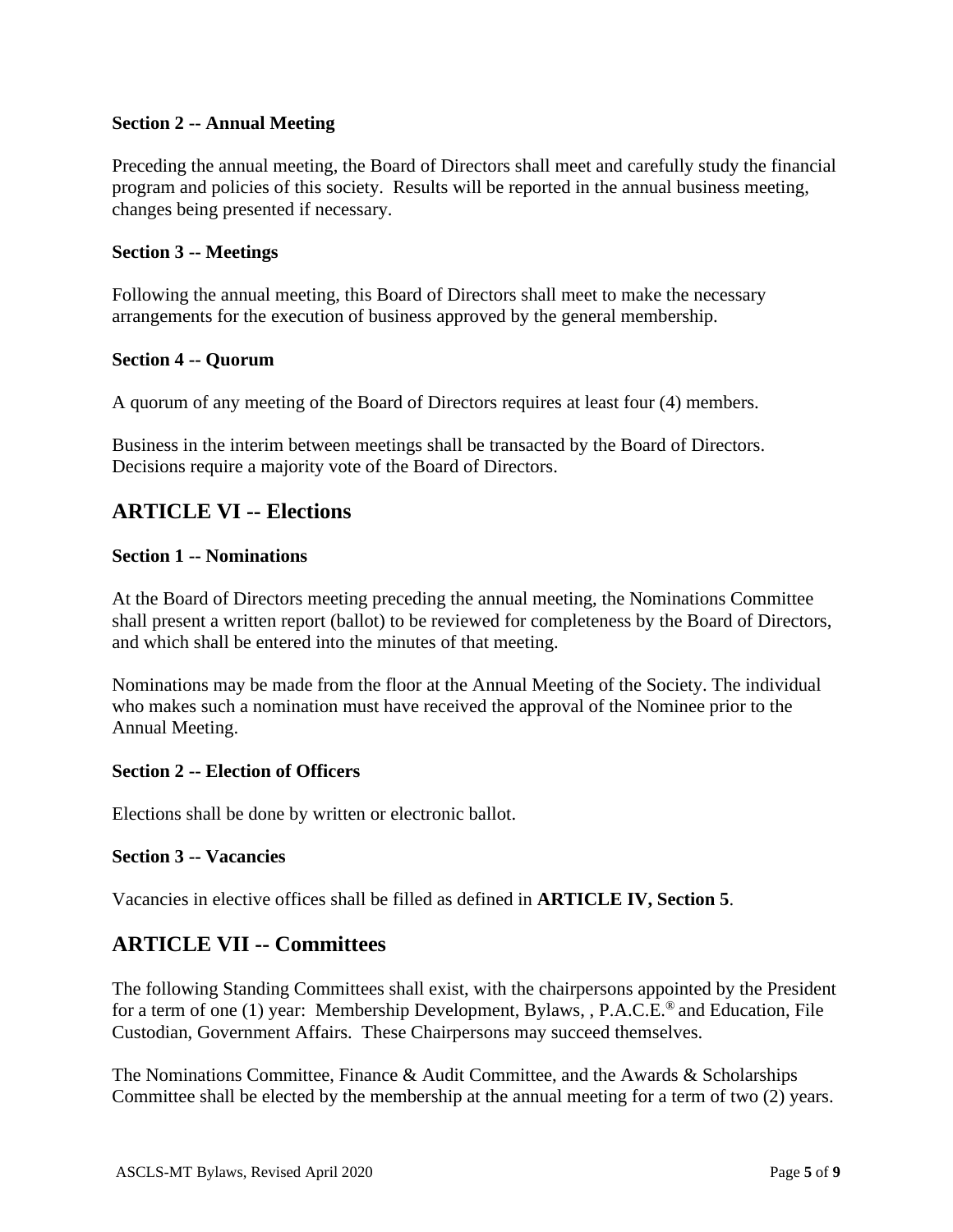Each committee shall work with the corresponding committee at the regional and national levels.

## **Section 1 -- The Membership Development Committee**

Membership Development Committee chair shall be appointed by the President. It shall organize and conduct campaigns for the recruitment of new members and retention of current members.

## **Section 2 -- The Bylaws Committee**

A Bylaws Committee chair shall be appointed by the President with the approval of the Board of Directors and shall initiate and receive proposed amendments to the Bylaws of the Society. Copies of all proposed amendments and revisions in these Bylaws must be submitted to the Executive Office of the **American Society for Clinical Laboratory Science** and to the Chairperson of the **American Society for Clinical Laboratory Science** Bylaws Committee at least sixty (60) days prior to desired adoption. Approval from the national committee must be received prior to the presentation to the membership of the Society. Any proposed changes shall be submitted to the Secretary of the Society for distribution to its membership at least thirty (30) days prior to the annual business meeting.

## **Section 3 -- The P.A.C.E.® and Education Committee**

The P.A.C.E.<sup>®</sup> and Education Committee chair shall be appointed by the President and shall review continuing education programs for P.A.C.E. ® approval

## **Section 4 -- The File Custodian**

The File Custodian, appointed by the President, shall be responsible for placing all the records and letters of value to the Society and its officers in a permanent file.

## **Section 5 -- The Government Affairs Committee**

The Government Affairs Committee chair shall be appointed by the President and will act as a liaison between this Society and the **American Society for Clinical Laboratory Science.** They shall inform membership of the legislative and regulatory information concerning this Society.

## **Section 6 -- The Nominations Committee**

The Nominations Committee shall consist of two (2) Professional or Emeritus members of the Society with at least one (1) year of membership in the Society. The members of this committee shall be elected at the annual meeting of the Society by membership to serve a two (2) year term, with one (1) member to be elected annually and a member may serve for two (2) consecutive terms. No officer, director, elected representative, or appointed representative of this Society shall be a member of this committee. The second-year member is the chair.

If a vacancy occurs, the President shall appoint a qualified member to serve out the term.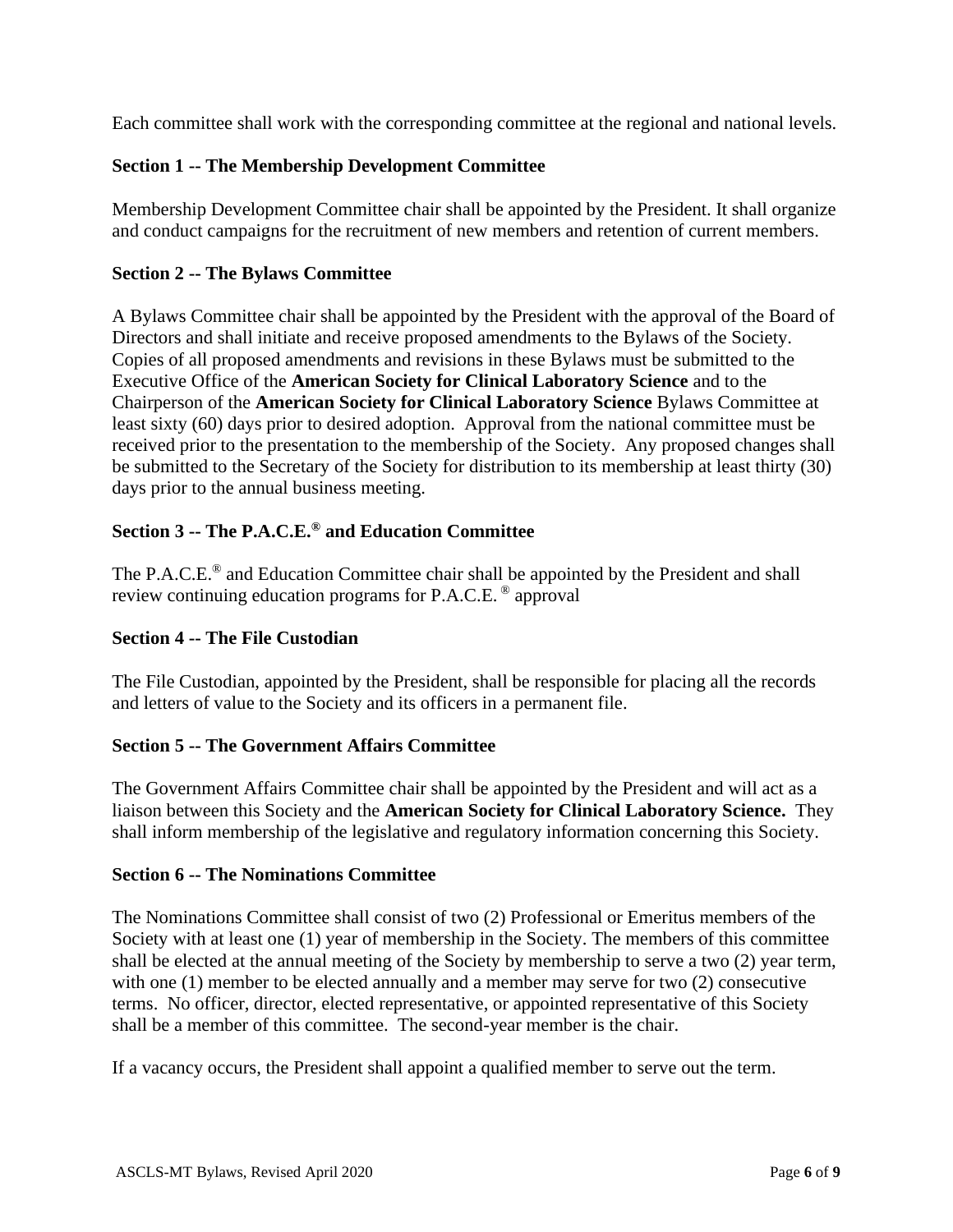Duties of the committee include:

1. Publication of a list of all elected positions to be filled at the next election. This list shall be sent to the membership three (3) months prior to the annual meeting asking for nominations and listing the qualifications for each position.

2. Initiation of direct contact with qualified members to be nominees in the event of an insufficient number of nominations to complete the slate.

3. Verification of the qualifications of the nominees and assurance that the nominees agree to their candidacies.

4. Publication of the slate, along with the qualifications of such nominees, no less than thirty (30) days prior to the annual meeting.

5. Presiding over all elections of the Society.

#### **Section 7 -- The Finance & Auditing Committee**

The Finance & Auditing Committee chair shall consist of one (1) member elected by the membership to serve a two (2) year term. The chair with the Board of Directors as advisors, shall be responsible for auditing the financial books of the Society annually and submitting a written report to the Treasurer prior to the annual meeting.

#### **Section 8 -- The Awards & Scholarships Committee**

The Awards & Scholarships Committee shall consist of two (2) members elected by the membership to serve a two (2) year term, with one (1) member to be elected annually. The committee shall be responsible for notifying the membership of the awards and scholarships available, with adequate time allowed for applications to be received and processed. The committee shall be responsible for developing guidelines for awarding these and setting up new awards and scholarships subject to the approval of the Board of Directors.

#### **Section 9 -- Committee Reports**

All committee chairpersons shall submit a written report of the year's activities to the Secretary prior to the annual meeting. These reports shall then be placed in the permanent file with the File Custodian.

# **ARTICLE VIII --Meetings**

## **Section 1 -- Annual Meeting**

One annual meeting must be held prior to the end of the administration year. The time and place shall be designated by the committee in charge and approved by the Board of Directors of the Society. This business meeting is traditionally held to coincide with the annually required scientific meeting.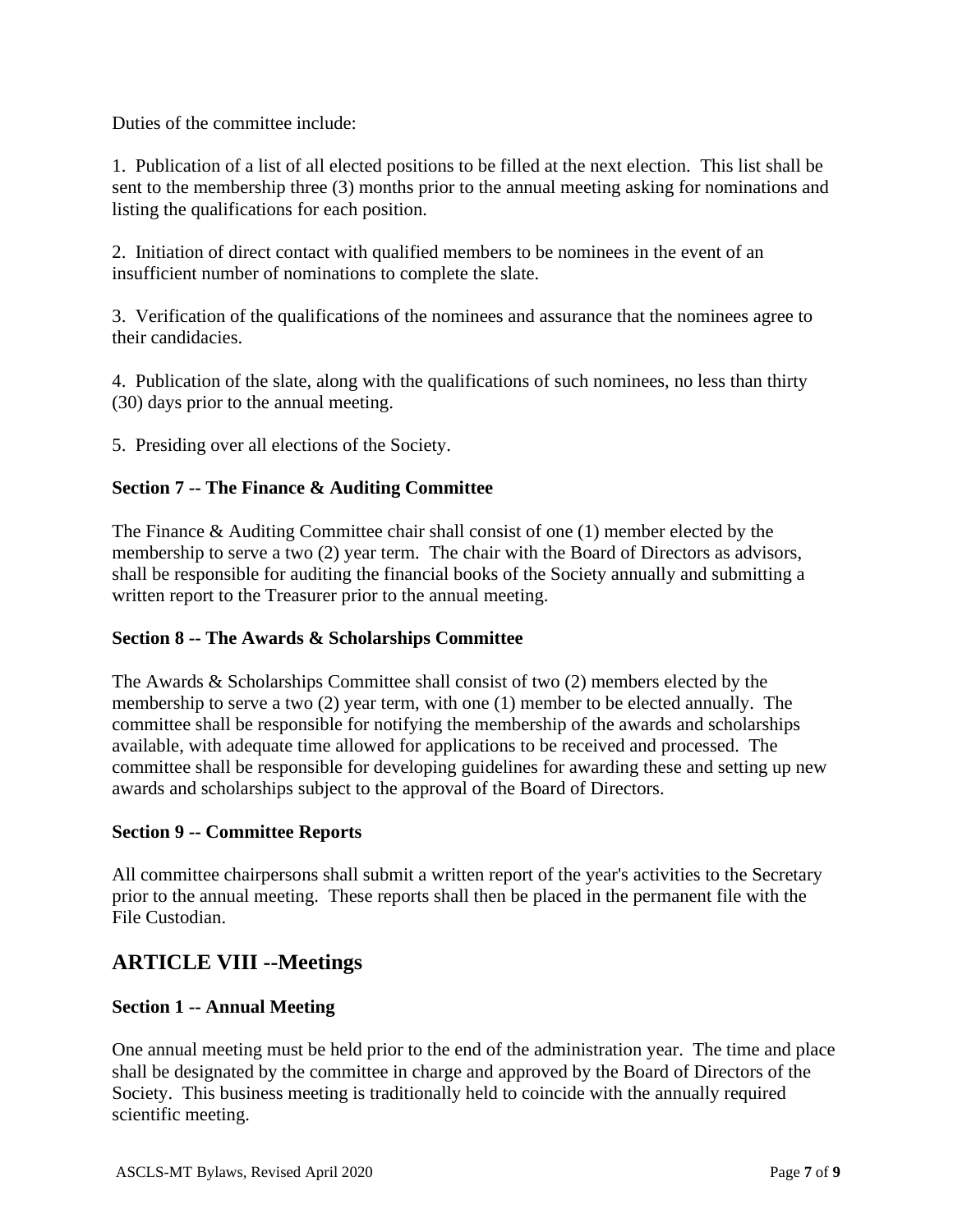## **Section 2 -- Special Meetings**

Special meetings may be called by the President if, in the opinion of the Board of Directors, the nature of the business to be transacted requires immediate action.

## **ARTICLE IX -- Delegates**

The Society may be represented at the Annual House of Delegates Meeting of the **American Society for Clinical Laboratory Science** by two (2) delegates-at-large plus one **(**1) developing professional delegate, one (1) Ascending Professional delegate, and one (1) delegate per each 50 professional and emeritus members. Each delegate may have a qualified alternate representing the same delegate category.

#### **Section 1 --Election of Delegates**

The delegates and alternates to the national convention shall be elected by a majority vote of the Professional, Emeritus, Ascending Professional and Developing Professional members present at this Society's annual meeting.

# **ARTICLE X -- Official Publication**

The official publication shall be the responsibility of the Editor and such staff members as the editor may select.

#### **Section 1 – Distribution**

The official publication shall be made available to all members of the Society.

#### **Section 2 -- Editor**

The editor shall be appointed by the President with the approval of the Board of Directors and shall serve at the pleasure of the Board of Directors of the Society. The editor shall submit the document to the President for approval prior to publication.

# **ARTICLE XI -- Quorum for the Annual Meeting**

A quorum for the annual meeting shall be the number of Professional, Ascending Professional, Emeritus, and Developing Professional members in good standing present at the meeting, and shall contain at least one officer and one additional board member. One-fourth (1/4) of this quorum must vote on the business at hand.